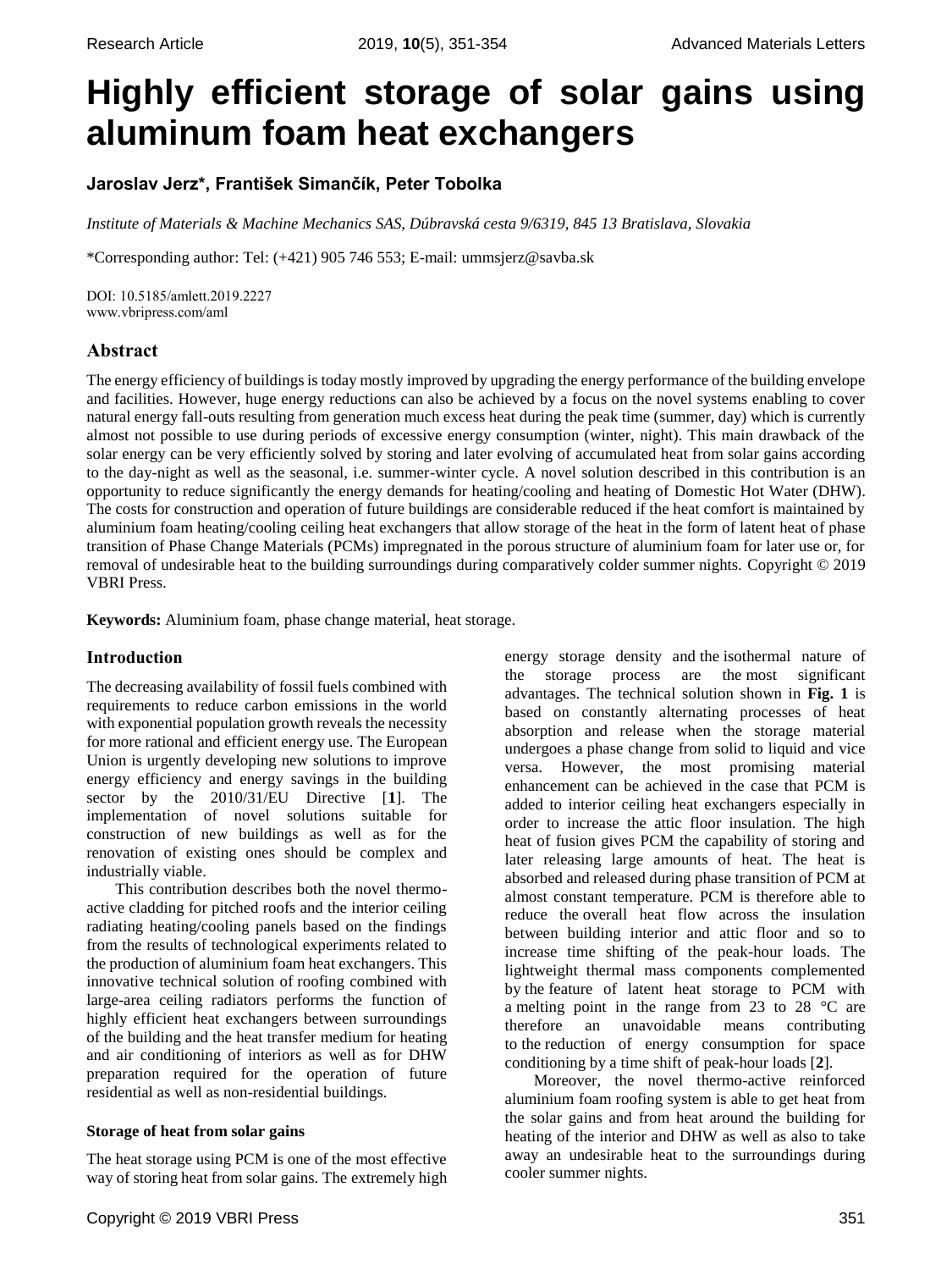

**Fig. 1.** Sketch of the building thermal storage system which includes: (1) thermo-active aluminium foam roofing performing efficient heat exchange between building surroundings and heat transfer medium for heating/cooling of interiors, DHW preparation, (2) aluminium foam interior heating/cooling ceiling panels impregnated by PCM, and (3) an underground collector incorporated to the underground base plate system of the building allowing the seasonal storage of summer heat surpluses for using them predominantly for heating of the interior and DHW during the winter season.

The edge of the building base plate is designed to have the capability for seasonal storage of summer heat surpluses that can be used for heating of interiors and DHW especially during winter season. Previous investigation has shown that excellently heat-conducting aluminium foam heat exchangers with vertical thermal stratification (impregnated by PCMs with various phase transition temperatures) can be a breakthrough solution allowing not only significantly to reduce operating costs of future buildings, but simultaneously also to minimize investment costs for their construction as well as to reduce embodied energy during primary production of building materials and the  $CO<sub>2</sub>$  footprint during the whole life cycle of the buildings.

Most existing studies have demonstrated that the dispersion of high thermal conductive nano-sized materials into the PCMs can enhance their thermal conductivity. However, the increase of the thermal conductivity using porous aluminum foam structure is much more efficient and at the same time also economically more advantageous solution compared to all previously known methods.

#### **Maintaining of sufficient heat comfort**

The heating and cooling of interiors play an important role with regard to the energy concepts of future

Copyright © 2019 VBRI Press 352

buildings. As the energy loads for maintaining of sufficient heat comfort should be in buildings very small, there is a chance to develop totally new system solutions capable of minimizing operational cost and reduce energy consumption by combining the heating and cooling systems. During autumn and spring periods the temperature in south oriented part of building is, due to solar gains usually higher than cooling set point (ca  $26 \degree C$ ) while the operative temperature in the other parts of building is under heating set point (ca  $20^{\circ}$ C). The installed water loop system might cool the south zone and simultaneously to heat the north zone, for obtaining the highest possible energy efficiency. Moreover, the above mentioned energy efficient concept, based on the storage of energy obtained through the aluminium foam roof or facade cladding is capable of absorbing the desired as well as take away the excess heat to the surroundings if necessary [**4**]. This allows effectively to distribute the heat by means of heating liquid medium/coolant to interior or dissipate the heat from interior to building surroundings using ceiling heat exchangers made of aluminium foam enabling additionally due to filling by PCM to store the energy required for heating/cooling for a period of at least several hours. An optimal thermal comfort of building interiors is in such a way achieved with minimal costs for energy consumption [**5**].

The highly porous metallic structures with high thermal conductivity containing pores interconnected by micro-cracks in the pore walls such as aluminium foams filled with PCM are the best solution for the construction of highly efficient heat exchangers suitable for storage of a large amount of latent heat. The aluminium foam cell walls with an excellent heat conductivity allow transferring heat uniformly to the large volume of PCM that fills the space of the pores. Paraffin waxes or fatty acids based PCM provides the possibility to store and to release large volumes of latent heat during their phase change from solid to the liquid stage and vice versa  $\sim 200 - 250$  kJ/kg) at a nearly constant temperature. By cooling, this keeps the temperature of the heat exchanger at required level for a longer time without the need to dissipate heat into the building surroundings immediately. The charging of the PCM heat exchanger is possible also by the transport fluid with the temperature only slightly higher than the melting point of used PCM. If the ceiling heat exchanger (**Fig. 2**) is used for the purpose of undesirable excessive heat removal from the building interior, the heat is consumed for melting of PCM thus keeping the ceiling temperature at a required level until all PCM is melted.

This concept allows keeping the air in the room at required comfortable temperature for longer time (up to 4 days in winter) without need to transfer any heat into the room. The charging of ceiling aluminium foam radiators is thus necessary only once in a few days whereas the fluid with the temperature slightly higher than melting point of PCM is sufficient  $(\sim 30 \degree C)$ . During hot sunny days the ceiling radiators are able to accumulate excessive heat generated in the building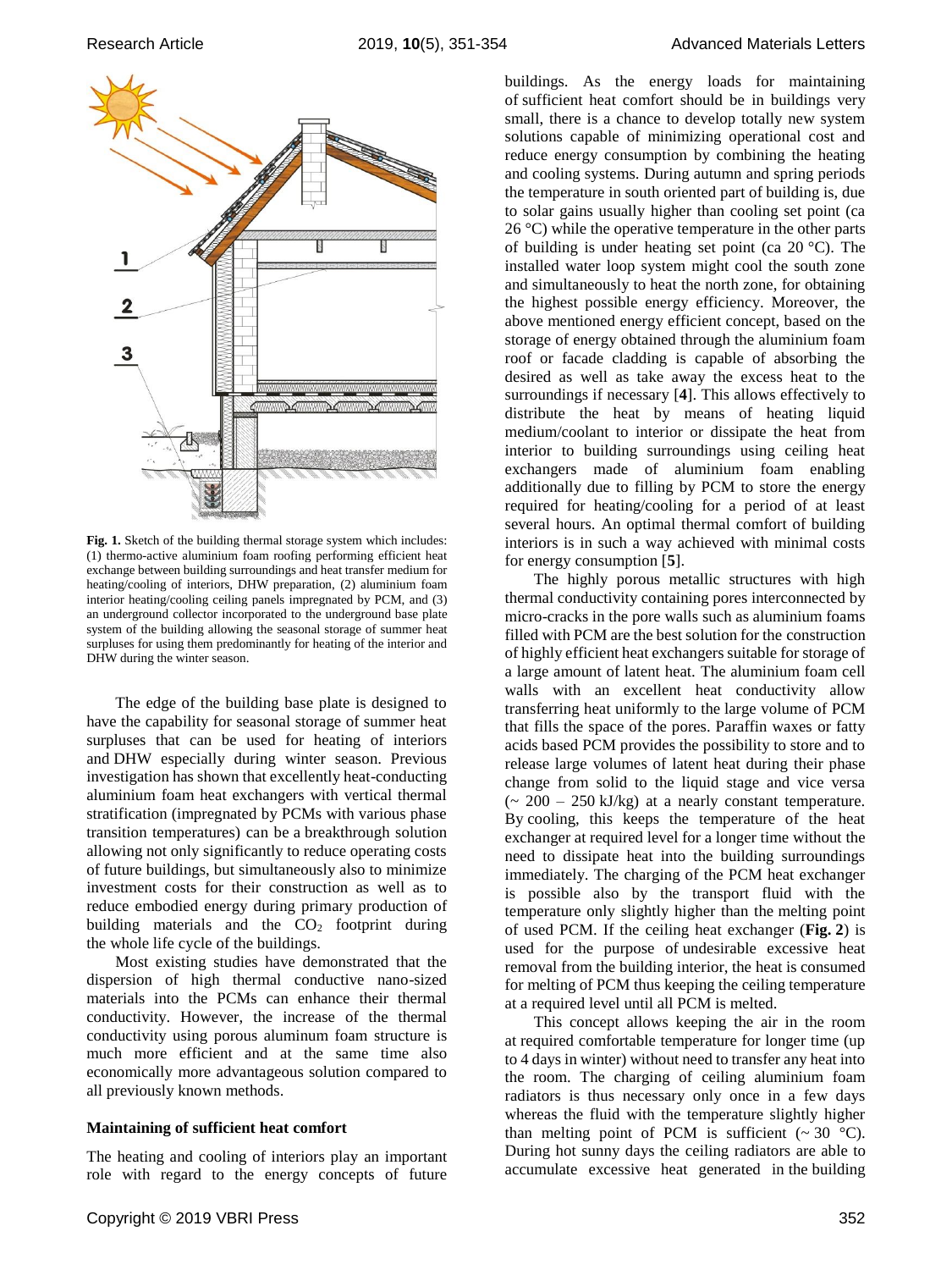interior into melting of PCM thus keeping the temperature at comfortable low level. This heat can be later (during the cold night) dissipated on the roof into building surrounding using pipe system embedded in ceiling radiators and directly interconnected with thermo-active aluminium foam roofing covering the entire pitched roof.



**Fig. 2**. Ceiling heating/cooling aluminium foam radiators in the open office space area 260 m<sup>2</sup> of company Hydro Extrusion Slovakia JSC in Žiar nad Hronom, Slovakia (bottom right – cross-section of aluminium foam structure with embedded tube distributing heat transfer fluid).

## **Roofing which reduce energy costs**

The possibility to accumulate large amounts of latent heat in the ceiling panels in order to reduce energy demands for maintaining sufficient thermal comfort in the interiors of buildings brings a huge opportunity to adapt the requirements prescribed on the properties of the roofing so as to efficiently use heat surpluses from solar gains that the current building industry does not use almost at all. The construction of roofing utilized benefits of an efficient heat storage system for novel buildings described in this contribution, allows not only the heat accumulated at a time when heat from solar gains is sufficient (during hot summer days) to use preferably for heating of DHW, seasonal heat accumulation underground in close proximity to the foundations of the building, but also very energy efficient heat dissipation of large amount of excess heat accumulated during whole day in the interior through the roofing to the building surroundings during cooler summer nights.

The main requirements for thermo-active roofing of pitched roofs (**Fig. 3**) which reduce the energy consumption of a building designed according to this concept can be summarized as follows:

- $\checkmark$  roofing must be sufficiently resistant to weathering, frost, intense solar radiation, summer heat, chemicals presented in the air, chemically polluted water vapor and to mechanical damage caused by adverse weather conditions (e.g. heavy rainfall, groats, etc.),
- $\checkmark$  roofing must provide considerable heat gains even when the temperature around the building is low, but the sunshine on the roof is sufficiently intense,
- $\checkmark$  the manufacturing cost of a thermo-active roofing for pitched roofs of buildings must be only slightly higher compared with the manufacturing cost of classic roofing used in the current building which fulfills together with an additional heat insulation layer in particular only the functions of thermal insulation of the roof and the protection against the penetration of rainwater and water vapor into the interior,
- $\checkmark$  thermo-active roofing must be architecturally designed so that it is the part of the roof without being possible to recognize at first sight the places from which the heat of solar gains is gained from the rest of the roof.



**Fig. 3**. The design of thermo-active ultra-light aluminium foam solar roofing appropriate for subtropical climatic conditions shown in the cross-section perpendicular to the direction of the pitched roof rafters: 1 – roofing made of aluminium alloy foam, 2 – corrugated tubes made of corrosion-resistant chromium-nickel austenitic steel used for distribution of liquid heat-transfer fluid, 3 – wooden rafters (supporting structure of pitched roof), 4 – aluminium foam roofing surface ensuring a high solar heat absorptivity, 5 – the thermal insulation layer above the rafters of pitched roof ensuring its waterproofing and creating a barrier to water vapor, 6 – rails of galvanized steel integrated into the insulation layer above rafters, 7 – venting air gap between the top layer of aluminium foam roofing and waterproof insulation with vapor barrier above the rafters of pitched roof, 8 – coating of polymerbased matrix composite containing bitumen roofing sealant reinforced by basalt granules, protecting surface layer of aluminium foam casting against mechanical damage caused by adverse weather conditions and providing highly efficient heat transfer, 9 – expanded stainless steel sheet reinforcing tensile loaded surface of thermo-active ultralight aluminium foam roofing.

The roofing surface has to be adapted so that the heat exchange between the ambient air and the heat transfer fluid flowing through the corrugated stainless steel pipes embedded inside the structure of the heat conducting aluminum foam roofing is as efficient as possible. The use of various composite systems with an aluminum alloy matrix which is able to impregnate the free space between particles (ultra-fine basalt granules, aluminium scrap granules, crushed natural stones, crushed recycled foam glass, any other metallic or ceramic particles, etc.)